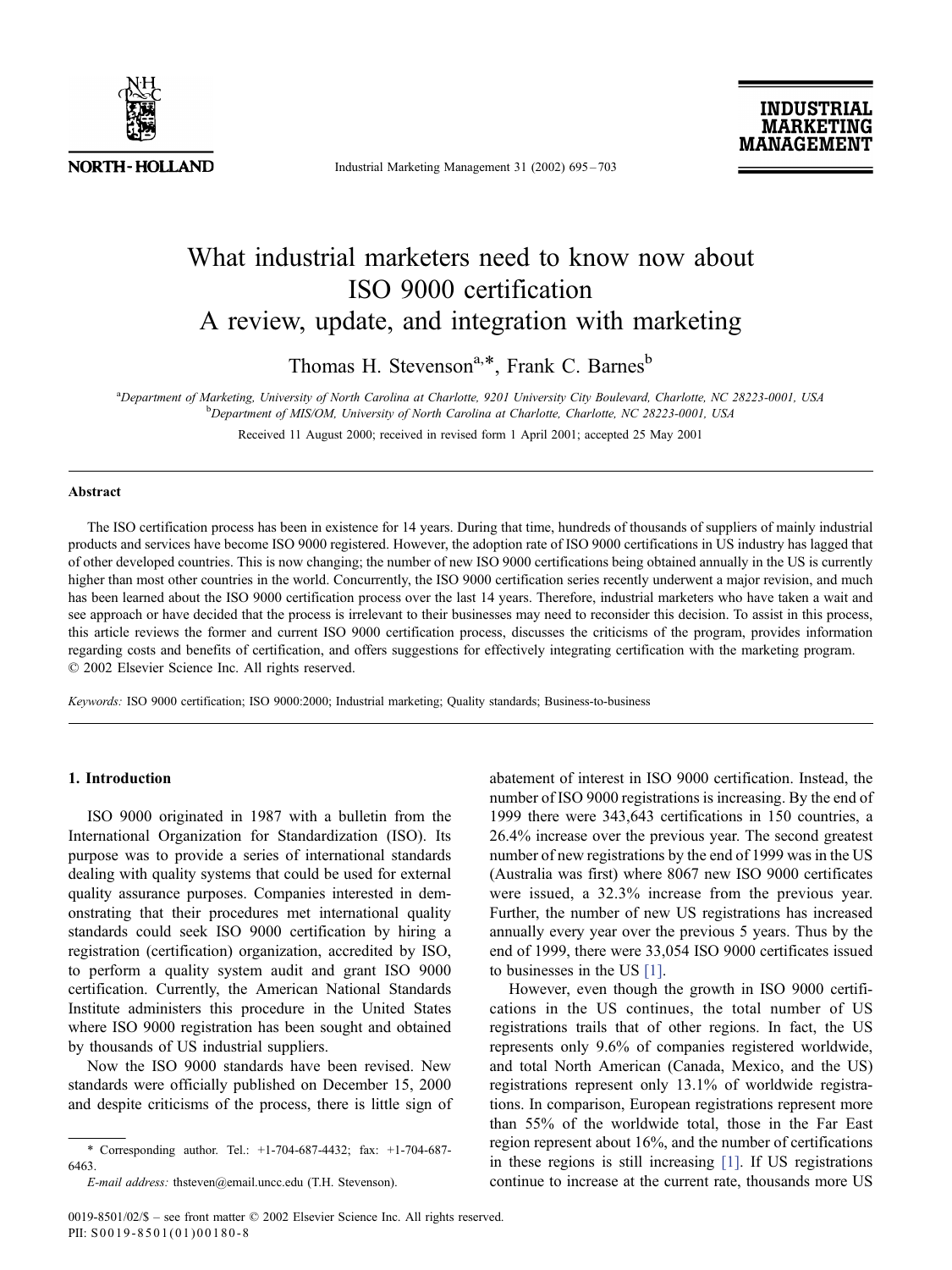suppliers will be considering joining the ranks of those already ISO 9000 certified. Further, since the overwhelming majority of certifications are issued to suppliers of business and industrial products and services, the industrial sector of the economy is where most of the increase will occur.

As a result, it is timely to revisit the ISO 9000 certification process. In doing so, this article will briefly review the ISO 9000 registration process and recent changes, review the criticisms of the process, and identify the costs and benefits of ISO 9000 certification. Further, to assist industrial marketers who may already have received ISO 9000 certification as well as those who may be considering doing so, this article will provide suggestions for effectively integrating ISO 9000 certification into the marketing program while avoiding marketing errors that may violate ISO guidelines.

#### 2. ISO 9000: background and standards

ISO 9000 is one of many product and service standards developed by the International Standards Organization. Founded in Europe in 1947, the purpose of ISO is to facilitate worldwide trade through the development of international quality standards that add value to products and services. Among the activities of this organization, and perhaps the most influential and far-reaching, was the issuance in 1987 of the ISO 9000 series of international standards for quality management that provided companies with a series of guidelines regarding how to establish systems for managing quality products and services. Companies utilize the standards to document practices that impact the quality of their offerings. By following the ISO 9000 standards, companies can gain and maintain ISO 9000 certification, thus officially documenting that the processes influencing the quality of their products or services conform to ISO 9000 requirements.

Table 1

| The underlying premise of ISO 9000 certification is that         |
|------------------------------------------------------------------|
| the creation of products and services is the result of a system. |
| The inputs to and outputs from the system can be measured at     |
| various points as the system adds value. ISO 9000 registra-      |
| tion documents the procedures in the system and measures         |
| how well the procedures conform to such documentation. In        |
| short, ISO 9000 sets standards for quality systems, i.e.,        |
| paperwork not products, by providing companies with a            |
| series of guidelines for establishing such systems.              |
|                                                                  |

ISO 9000 is actually several standards, and the standards were simplified in December 2000. (Table 1 outlines the original and revised ISO 9000 standards.) Under the revised program, ISO 9000: 2000 is the general standard that serves as an overall guide to the other standards. Its purpose is to provide definitions of terms and a basic explanation of the ISO 9000: 2000 standards. ISO 9001: 2000 consolidates the former ISO 9001/9002/9003 standards into a single document and is the only standard to which certification is currently assessed. ISO 9004: 2000 provides further guidance for continuous improvement of internal quality management systems.

As is the case with the recent revisions, periodically the standards are updated. Customized new programs, such as AS9000, QS 9000 and ISO 14000, have been added over the years. AS (Aerospace) 9000 was developed and implemented by the aerospace industry as was QS (quality system) 9000 by the automotive industry. Both industries needed more specific and prescriptive systems of standards. To illustrate, ''QS 9000 includes stipulation for 100 percent on-time delivery, supplier development programs, and statistical record keeping far beyond what is required in ISO 9000'' [\[2\].](#page--1-0) ISO 14000 was introduced in 1996 to provide a series of international standards for environmental management. These standards deal with environmental audits, labeling, environmental performance, and terms and definitions [\[3\].](#page--1-0)

Now that the ISO 9000 series has undergone a major revision the result is a simplified version of the original

| The ISO 9000 series                |                                                                                                                                                                   |  |
|------------------------------------|-------------------------------------------------------------------------------------------------------------------------------------------------------------------|--|
| Standard                           | Focus                                                                                                                                                             |  |
| Original standard (ISO 9000)       |                                                                                                                                                                   |  |
| <b>ISO 9000</b>                    | Quality management and assurance standards for selection and use                                                                                                  |  |
| ISO 9001                           | Quality systems model for quality assurance in organizations whose processes include design, development, production,<br>installation and servicing               |  |
| ISO 9002                           | Quality systems model for quality assurance in organizations whose processes include production and installation, but not<br>design and development               |  |
| ISO 9003                           | Quality systems model for quality assurance in organizations whose processes use final inspection and testing to meet<br>product and service quality requirements |  |
| <b>ISO 9004</b>                    | Quality management and quality system element guidelines                                                                                                          |  |
| Revised standards (ISO 9000: 2000) |                                                                                                                                                                   |  |
| ISO 9000: 2000                     | Quality management system fundamentals and vocabulary — defines terminology and standards                                                                         |  |
| ISO 9001: 2000                     | Quality management systems requirements — used to assess compliance with requirements (consolidates the former ISO<br>$9001/9002/9003$ into a single document)    |  |
| ISO 9004: 2000                     | Quality management systems guidelines for performance improvement $-$ offers guidance for continual management<br>system improvement                              |  |